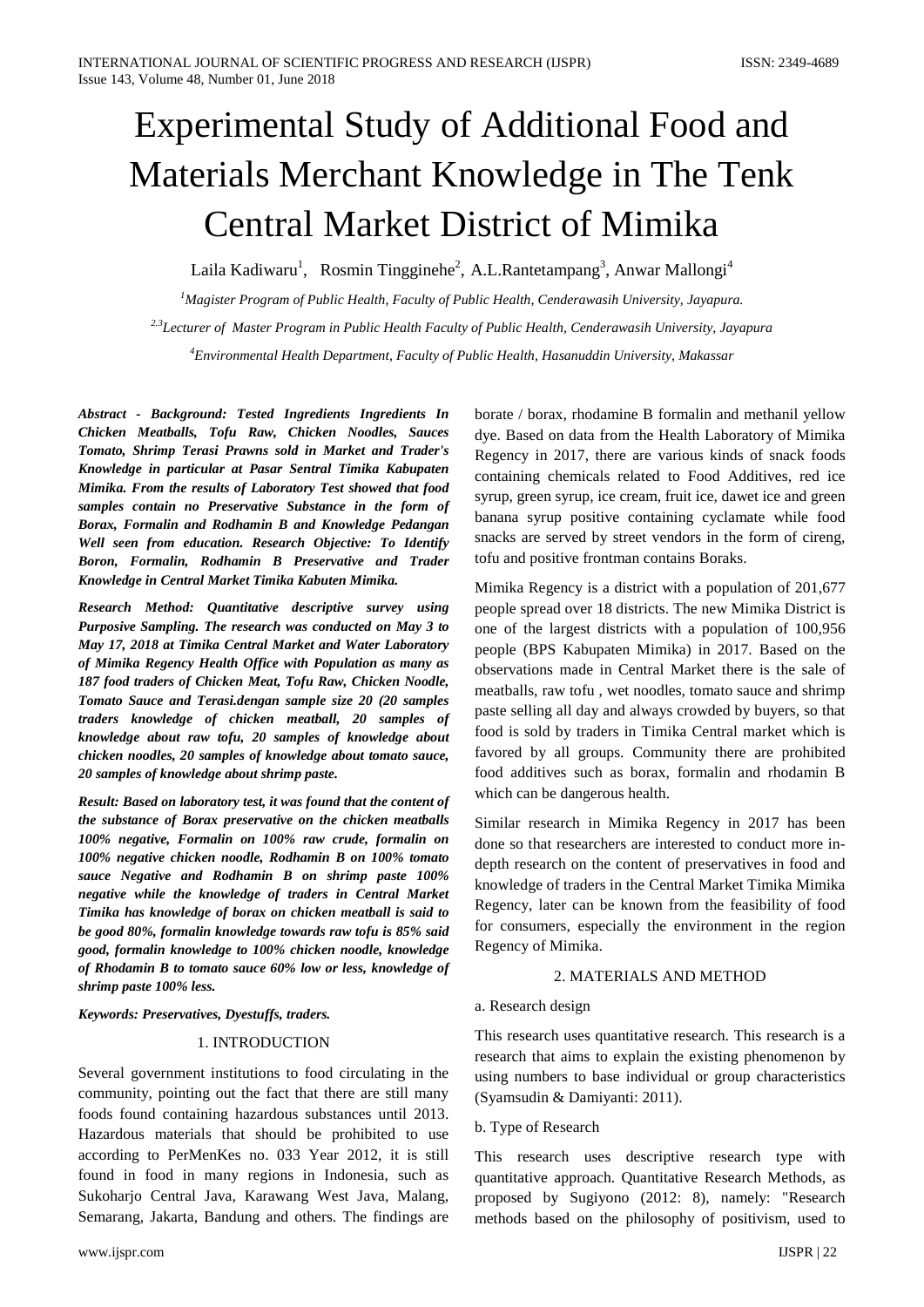examine the population or specific samples, data collection using research instruments, quantitative / statistical data analysis, with the aim to test predefined hypothesis ". According to Sugiyono (2012: 13) descriptive research is, research done to determine the value of independent variables, either one variable or more (independent) without making a comparison, or connect with other variables. Based on the theory, quantitative descriptive research, is the data obtained from the sample population studied in accordance with statistical

## c. Methods

This study describes the Trader's Knowledge of borax, formalin and rhodamin B and Laboratory Test on Chicken Meatballs, Raw Chicken, Chicken Noodle, Tomato Sauce and Terasi in Central Market Timika of Mimika Regency Year 2018.

The study was conducted on 3 to 5 May of May 2018 sampling and interviewing, Date 7 to 12 mei examination of the sample test at the Laboratory. The sampling location is food trader located in Timika Central Market and the sample examination is done at the Health Laboratory of Mimika Regency Health Office.

- d. Population and Sample Research
- 1. Population

Population is the set of all the objects or individuals to be studied or the group of origin from which a sample is selected (Tiro, 2011). According to sugiono in 2009 that the population is a generalization region consisting of objects / subjects that have certain qualities or characteristics set by the researchers to be studied and then drawn conclusions.In general population in this study were 100 traders (chicken meatball, tofu, noodles, tomato sauce and terasi) selling in Timika Central Market of Mimika Regency.

# 2. Sample

The sample is a part of the number of characteristics possessed by that population. If large populations and researchers are not able to study all existing populations then the researcher can use the sample with the reason that the limitations of funds, manpower and time and what is studied in the sample can be generalized to the population, with the sample requirements taken from the population really representative ( Sugiono, 2009). The samples in this study are the traders selling foodstuffs (meat meat, tofu, noodles, tomato sauce and shrimp paste) in New Market of Mimika Regency, taken by purposive sampling which is sample determination technique for certain purpose and certain consideration made by the researcher based on the characteristics or the nature of previously known populations (Hasmi, 2016)

## 3. RESULTS OF RESEARCH

Bivariate analysis is used to determine whether there is a statistically significant relationship between independent variables with dependent variable with Chi Square test using SPSS program version 22.0. In this research will examine whether or not there is influence between education level to merchant knowledge related to borax food content, formalin and Rhodamin B especially in Mimika Regency. This analysis will be tested through Chi Square test with value  $\alpha = 0.05$ , if p value <0.05, hence there is correlation and if value  $p > 0.05$  hence no relation. For more details can be seen in the following table 1 exposure.

Table 1. Bivariate Analysis Education Level Knowledge of Borax related Traders

| <b>Education</b>                         |      | Knowledge of Borax<br>Content in Meatballs | <b>Total</b> |               |    |               |  |  |
|------------------------------------------|------|--------------------------------------------|--------------|---------------|----|---------------|--|--|
| Level                                    | Good |                                            | Less         |               |    |               |  |  |
|                                          | n    | $\frac{0}{0}$                              | n            | $\frac{6}{9}$ | N  | $\frac{6}{9}$ |  |  |
| <b>Basic</b><br>school                   |      | 5                                          | 3            | 15            | 4  | 20            |  |  |
| Junior high<br>school                    | 15   | 75                                         | 1            | 5             | 16 | 80            |  |  |
| <b>Total</b>                             | 16   | 90                                         |              | 10            | 20 | 100           |  |  |
| <i>Chi-square <math>p = 0,002</math></i> |      |                                            |              |               |    |               |  |  |

Based on table 1 shows that from 20 respondents who made the sample, there are 4 respondents with junior high school education level, which 1 respondent or 5% who have good knowledge related to the content of borax in meatballs and as many as 15% or 3 respondents who have a level of knowledge was less the existence of the borax content. A total of 16 respondents who have high school education level, of which as many as 75% or 15 respondents have a good level of knowledge about the content of borax in meatballs, while the remaining 5% or 1 respondent has a level of knowledge that less the content of food in meatballs. Based on Chi Square test obtained pvalue value 0.002. Because  $p$ -value = 0.002 less than 0.05 as the test level (5%), it can be said that there is a significant influence between the level of education and the merchants knowledge of the existence of borax content in the foodstuff of meatballs especially in Mimika Regency.

Table 2. Bivariate Analysis Education Level Knowledge of Formalin-related Merchants

| <b>Education</b> | Knowledge of Formalin in<br>Raw Knowledge |               |               |               | <b>Total</b> |               |
|------------------|-------------------------------------------|---------------|---------------|---------------|--------------|---------------|
| Level            |                                           | Good          |               | <b>Less</b>   | N            | $\frac{0}{0}$ |
|                  | n                                         | $\frac{0}{0}$ | n             | $\frac{0}{0}$ |              |               |
| Basic school     |                                           | 25            | $\mathcal{R}$ | 15            |              | 40            |
| Junior high      |                                           | 30            |               |               |              | 30            |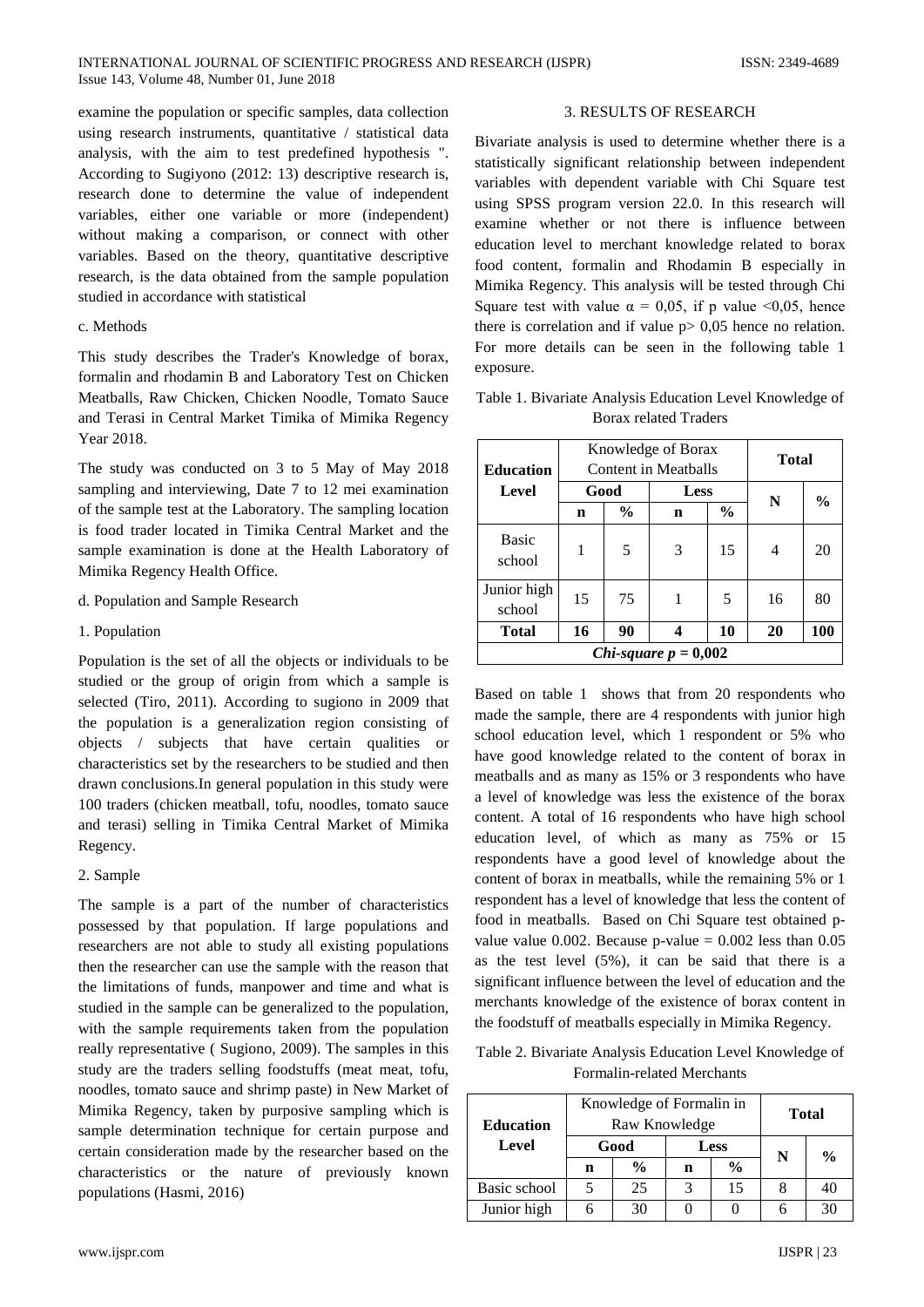| school                 |    |    |  |    |    |     |  |
|------------------------|----|----|--|----|----|-----|--|
| Senior high<br>school  |    | 30 |  |    |    | 30  |  |
| <b>Total</b>           | 17 | 85 |  | 15 | 20 | 100 |  |
| Chi-square $p = 0,071$ |    |    |  |    |    |     |  |

Based on table 2 shows that of 20 respondents who made the sample, there are 8 respondents with primary education level, of which 5 respondents or 25% who have good knowledge of formalin content in raw tofu and as many as 15% or 3 respondents who have a level of poor knowledge will be the content of formaldehyde. A total of 6 respondents who have education level of each junior and senior high school, each of which as much as 30% have a good level of knowledge about the presence of formalin content in raw tofu.

Based on Chi Square test obtained p-value value 0.071. Because p-value  $= 0.002$  greater than 0.05 as test level (5%), it can be said that there is no significant influence between educational level and merchant knowledge about the formalin content in raw tofu raw material especially in Mimika Regency.

Table 3. Bivariate Analysis Education Level Knowledge of Formalin-related Merchants

| <b>Education</b>       |      | Knowledge of Formalin In<br>Chicken Noodles | <b>Total</b> |               |    |               |  |
|------------------------|------|---------------------------------------------|--------------|---------------|----|---------------|--|
| Level                  | Good |                                             | Less         |               | N  |               |  |
|                        | n    | $\%$                                        | n            | $\frac{6}{9}$ |    | $\frac{0}{0}$ |  |
| Basic school           | 9    | 45                                          |              | 5             | 10 | 50            |  |
| Junior high<br>school  | 7    | 35                                          |              | $\Omega$      | 7  | 35            |  |
| Senior high<br>school  | 3    | 15                                          | 0            | $\Omega$      | 3  | 15            |  |
| <b>Total</b>           | 19   | 95                                          | 1            | 5             | 20 | 100           |  |
| Chi-square $p = 0,591$ |      |                                             |              |               |    |               |  |

Based on table 3 shows that from 20 respondents who made the sample, there are 10 respondents with primary education level, of which 9 respondents or 45% who have good knowledge related to formalin content in chicken noodles and as much as 5% or 1 respondents who have a level of poor knowledge will be the content of formaldehyde.

A total of 7 respondents who have junior high education level, of which 35% have a good level of knowledge about formalin content in chicken noodles and as many as 3 respondents who have high school education level and have a good knowledge of the formalin content in chicken noodle food. Based on Chi Square test obtained p-value value 0,591. Because p-value =  $0.591$  greater than 0.05 as the test level (5%), it can be said that there is no significant

www.ijspr.com IJSPR | 24

influence between the level of education with the knowledge of the traders will be formalin content in chicken noodle food especially in Mimika Regency.

Table 4. Bivariate Analysis Education Level Trader Knowledge related to Rhodamin B in Terasi

| <b>Education</b>       |      | Knowledge of Rhodamine B<br>in Terasi | Total |               |    |               |  |
|------------------------|------|---------------------------------------|-------|---------------|----|---------------|--|
| Level                  | Good |                                       |       | <b>Less</b>   | N  | $\frac{0}{0}$ |  |
|                        | n    | $\frac{6}{6}$                         | n     | $\frac{6}{9}$ |    |               |  |
| Basic school           | 0    | $\mathbf{0}$                          | 2     | 10            | 2  | 10            |  |
| Junior high            | 0    | 0                                     | 7     | 35            | 7  | 35            |  |
| school                 |      |                                       |       |               |    |               |  |
| Senior high<br>school  | 1    | 5                                     | 10    | 50            | 11 | 55            |  |
| <b>Total</b>           | 8    | 40                                    | 12    | 60            | 20 | 100           |  |
| Chi-square $p = 0,650$ |      |                                       |       |               |    |               |  |

Based on Table 4 shows that from 20 respondents who were sampled, there are 2 respondents with primary education level, of which 2 respondents or 10% who have less good knowledge related to Rhodamine B content in terasi. In addition, 7 respondents with junior secondary education level or 35% have less knowledge related to the content of Rhodamin B in shrimp paste. While at the level of high school education there are 11 respondents 55% of which 1 respondent or 5% have good knowledge and 50% or 10 respondents have a poor knowledge of the presence of Rhodamine in food paste terasi. Based on Chi Square test obtained p-value value  $0.650$ . Because p-value =  $0.650$ greater than 0.05 as test level (5%), it can be said that there is no significant influence between education level and merchant knowledge of Rhodamine B content in food of terasi especially in Mimika Regency.

Table 5. Bivariate Analysis Education Level Trader Knowledge related to Rhodamin B in Tomato Sauce

| <b>Education</b>       | Knowledge of Rhodamine B<br>in Tomato Sauce |               |    |               | Total |               |  |
|------------------------|---------------------------------------------|---------------|----|---------------|-------|---------------|--|
| Level                  | Good<br>Less                                |               |    |               |       |               |  |
|                        | n                                           | $\frac{6}{9}$ | n  | $\frac{0}{0}$ | N     | $\frac{6}{9}$ |  |
| Basic school           | ∩                                           |               |    | 5             |       | 5             |  |
| Junior high<br>school  |                                             | 5             | 1  | 5             | 2     | 10            |  |
| Senior high<br>school  | 6                                           | 30            | 11 | 55            | 17    | 85            |  |
| <b>Total</b>           | 7                                           | 35            | 13 | 65            | 20    | 100           |  |
| Chi-square $p = 0,692$ |                                             |               |    |               |       |               |  |

Based on table 5 shows that of 20 respondents who made the sample, there is 1 respondent with the level of primary education, of which 1 respondent or 5% who have poor knowledge related to the content of Rhodamin B in tomato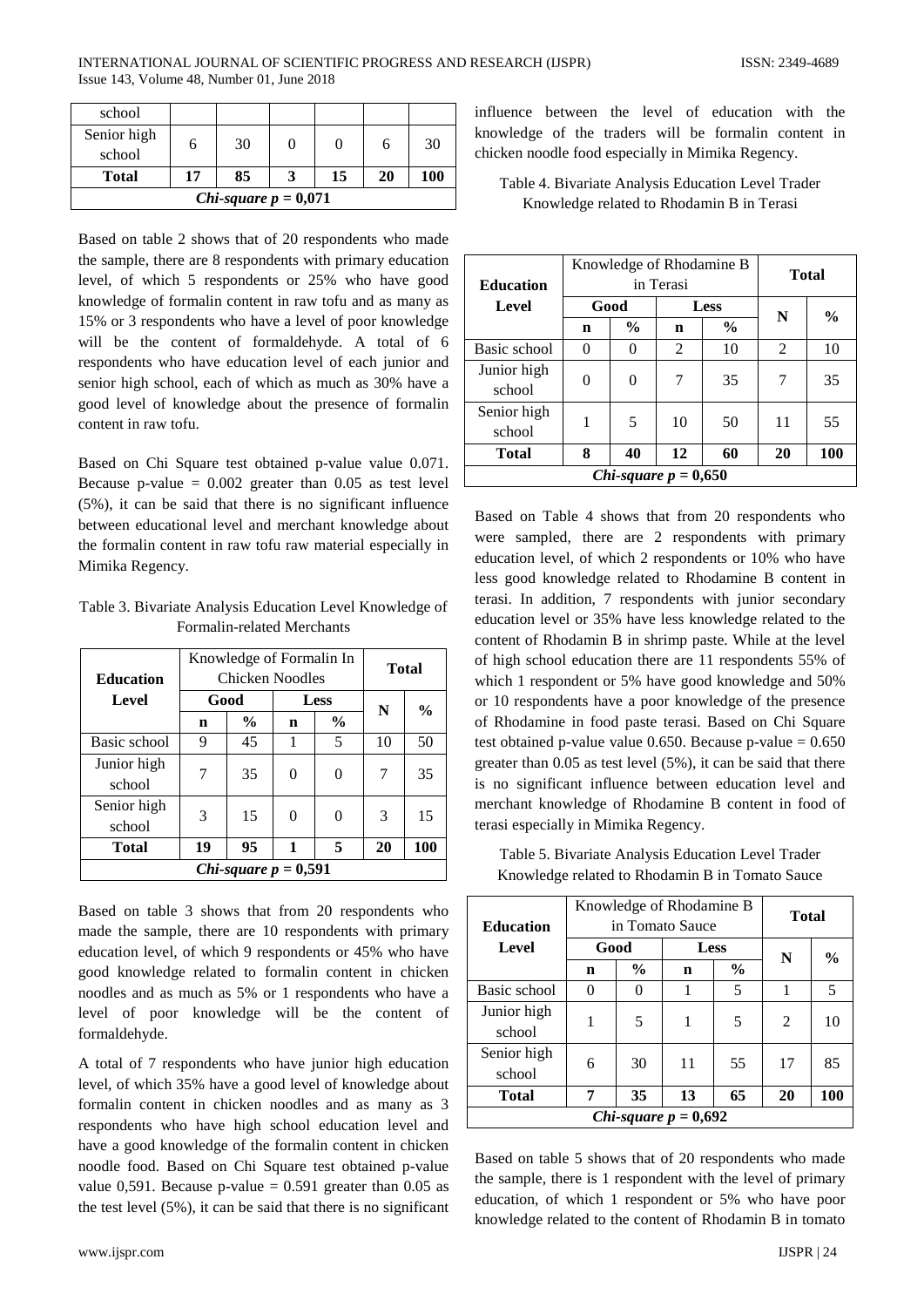sauce. In addition, 2 respondents with junior high school education level where 5% have less knowledge related to the content of Rhodamin B in tomato sauce and 5% also have good knowledge related to the content of the material in tomato sauce. While at the level of high school education there are 17 respondents or 85% of which 6 respondents or 30% have good knowledge and 55% or 11 respondents have a poor knowledge of the presence of Rhodamine B in tomato sauce food. Based on Chi Square test obtained p-value 0.692. Because p-value  $= 0.692$  greater than 0.05 as test level  $(5\%)$ , it can be said that there is no significant effect between education level and merchant knowledge of Rhodamine B content in tomato sauce food especially in Mimika Regency

# 4. DISCUSSION

# 4.1. Test Result of Borax Content on Chicken Meatballs

Based on the results of qualitative test in the laboratory of Mimika Regency Water Service by using reagent reaction, it is known that 20 samples of unbranded packed meatballs from several samples in Timika Central Market of Mimika Regency, stated negative does not contain borax. This result is in line with Efrilia (20016) study showing that the negative samples containing borax with the characteristics of meatballs are not elastic, stale in one day, color is not white, and slimy in one day. In contrast to the results of research Imaningsih and Handayani (2006) that samples of meatballs packaging showed positive results mengadung borax with both characteristics of the meatball is a chewy texture, white and have a shelf life of five days. Meatballs containing textile preservative textures are more supple and durable while the use of natural preservatives will last no longer than two to three months (Eka, 2013). The characteristics that can be seen to distinguish meatballs containing borax and not are:

a. Meatballs contain borax more chewy than meatballs without borax.

b. Meatballs contain borax when bitten slightly harder than meatballs without borax.

c. Meatballs contain durable or durable borax for three days medium that does not contain borax in one day is slimy.

d. Meatballs contain borax color look more uneven white. Meatball is safe gray fresh in all sections, both on the edge and in the middle.

e. Meatball containing borax feels unnatural. There was another odor that appeared.

f. When thrown to the floor will bounce like a ball bekel. (Ephilia, 20016).

4.2. Formalin Content Test Result on Tofu Raw

Based on the results of qualitative tests in the laboratory of Water Health Office of Mimika Regency using reagent reaction, to 20 samples of Tofu Raw, declared negatively do not contain formalin. According to Minister of Health (Menkes) Regulation No. 33 of 2012 on food additives, formalin is a chemical whose use is prohibited for food products. Quality requirement to know raw according to SNI 01-3142-1998, white color, soft texture, soft, uniform shape, when eaten feels smooth, and feel neutral, solid, and not easily broken.

4.3. Formalin Content Test Result on Chicken Noodle

Based on qualitative test results in the laboratory of Mimika Regency Health Department by using reagent reaction, to 20 samples of Chicken Noodle, stated negative does not contain formalin. Wet noodles or chicken noodles are flour-based foods and widely consumed by the community because the processing is relatively easy. Access is easy and the number of noodle fans who encourage the use of chemicals such as formalin. The characteristics of wet noodles that contain formalin that looks shiny, not easily broken or non-sticky in addition to the flavor of flour is usually smelled like a drug, and durability bias two days or more. The use of formalin in food can cause health problems such as respiratory disorders, headaches and lung cancer (Cahyadi, 2008). Research data in 2004 by BPOM in Indonesia found that there are the highest amount of formalin chemicals in wet noodles. The results of shenna (2011) research on ten samples of wet noodles showed that wet noodles were bogged, Jakarta and depok contain formalin. The same is also stated by Habsah (2012), which is from 20 samples of wet noodles in depok, found 11 positive samples containing formalin, while the research by Ekki (2013) conducted on 36 traders of wet noodle in Semarang Traditional Market showed 41, 7% wet noodle contains formalin with grade average 795,71ppm.

4.4. Observation results of Rhodamine B content in Tomato Sauce

Based on the results of qualitative test in the laboratory of Mimika Regency Water Service by using reagent reaction, to 20 samples of Tomato Saos, 100% stated negative does not contain formalin meaning there is no rhodamin b dye in tomato sauce. According to the Minister of Health RI Regulation of 2012 in the form of natural dyes, and synthetic dyes, when added or applied to food, or give or improve the color. Synthetic dyes most often added in food or food are methanyl yellow and rodhamin b. yellow methanol is a brownish yellow powder, while rhodamine b is crystalline, odorless and purplish-red (Yuliarti, 2007). Both dyes are dye substances prohibited by the government to be added to a food / panagn.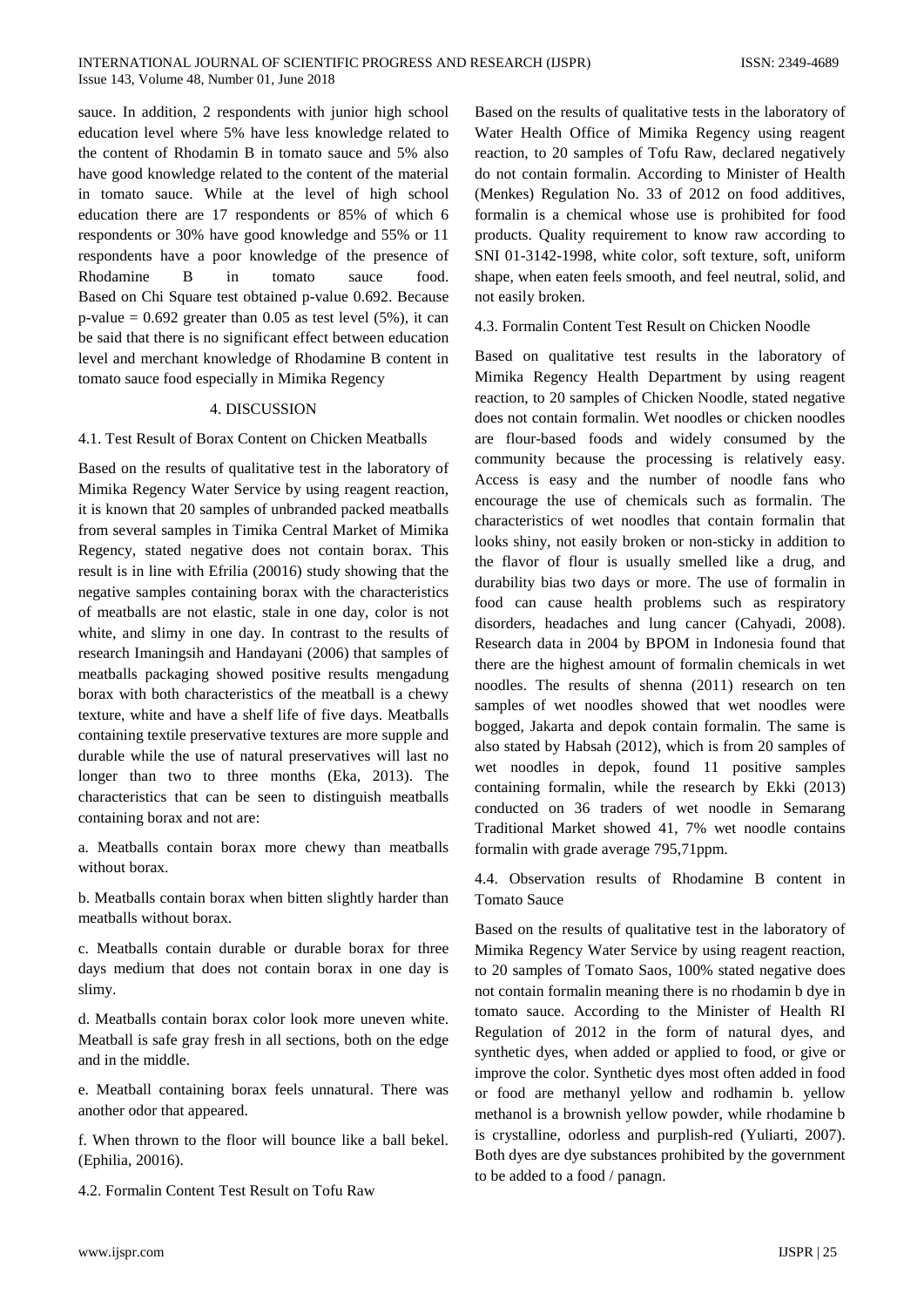4.5. Regamination Result of Rhodamine B on Shrimp Terasi

Based on the result of qualitative test in the laboratory of Mimika Regency Water Service by using reaction of reagent, to 20 samples of Shrimp Terasi, 100% stated negative does not contain formalin meaning there is no rhodamin b colorant in Shrimp Terasi. According Winarno (1992), color is one important aspect in terms of consumer acceptance of a food product. Color in food can be a measure of quality, color can also be used as indicator of freshness or maturity. If a food product has good nutritional value, excellent taste and excellent texture but having an unsightly color will give the impression that the food product has deviated.

4.6. Trader's Knowledge of Food Additives In Timika Central Market of Mimika

Regency.

The knowledge of the traders of chicken meatball foodstuffs, raw tofu, chicken noodles, tomato sauce and shrimp paste in central market timika mimika district can be said good because the average level of education of respondents have graduated from SMA.Hal is seen based on the answers given by the traders of materials food that already know what food additives, function, understanding, characteristics and danger from harmful ingredients borax, formalin and rhodamin b on the food of meatballs, raw tofu, chicken noodles, tomato sauce and shrimp paste so as not to cause disturbance of human health or consumers. Based on the results of research that 60% of traders have a good knowledge of knowledge-related factors owned by traders about food additives have harmful substances that are prohibited by the government and lead to health for consumers. Based on research conducted Habsah (2012), factors related to the sale of these foods. Lack of knowledge related to food additives (BTP) will tend to make the habit of selling foods containing bad BTP. The same factor was also studied by Permanasari (2010), obtained 56.33% have negative attitude, and 50% proven to pass formalin food trade practice.

# 5. CONCLUSION

The results of research that has been done on the content of borax, formalin and rhodamin B and knowledge of traders in the Central Market Timika Mimika Regency then drawn some conclusions as follows:

1. The results of laboratory tests on borax content in chicken meatball food in the central market of Timika Mimika regency is not known as borax on the foodstuff.

2. Based on the results of laboratory tests obtained that the formalin content on 20 samples of crude tofu in the central market timika mimika district was not found any formalin on the foodstuff.

4. Based on the results of laboratory tests obtained that the content of rodhamin b on 20 samples of tomato sauce in the central market timika mimika district did not find any formalin on the foodstuff.

5. Based on the results of laboratory tests obtained that the content of rodhamin b on 20 samples shrimp paste in the central market timika mimika district was not found

any formalin on the foodstuff.

6. Trader's knowledge of borax, formalin and rodhamin b on foodstuff in central market of Timika of Mimika Regency is very good that is 60% from 100 respondents.

## REFERENCES

- [1]. Anak Agung Nanak Antarini, Ni Putu Agustini, I Gusti Putu Sudita Puryana, Ni Komang Wiardani, Anwar Mallongi 2018. Identification of Microbes, Chemical, and Organoleptic Characteristics towards Teh Wong during Fermentation. Indian Journal of Public Health Research & Development, April-June 2018, Vol.9, No. 5
- [2]. Arikunto, 2002, .http://digilib.unimus.ac.id/files/ disk1/104/jtpunimus-gdl-afzaekawat-5162-4-bab3.pdf diakses 5 Agustus 2015.
- [3]. Anonim. *Bakso Daging.* Bogor: Jurnal Jurusan Teknolologi Pangandan Gizi IPB.
- [4]. http://www.warintek.ristek.go.id/pangan\_kesehatan/pangan/i pb/Bakso%20daging.pdf
- [5]. Aghnan. 2011. Pengawet Boraks dan formalin serta Penyedap Makanan. https://aghnan354.wordpress.com/ilmupengetahuan/bahan- pengawet- dan penyedap- dalammakanan-boraks-formalin-dan-msg/ (20 Maret 2018)
- [6]. Aprilianti, Ayudiah, Dkk. StudiKasusPenggunaan Formalin PadatahuTakwa di Kota madya Kediri. Skripsi. Makassar: UniversitasMuhammadiyah Malang, 2007.
- [7]. Aproditha, S.Rosok Risky. 2012. IdentifikasiZatPengawet Formalin Pada Tahun Di Gorontalo.Jurusan Farmasi, Fakultas Ilmu-Ilmu Kesehatan dan Keolahragaan, Universitas Negeri Gorontalo.
- [8]. Balai POM. Ciri Bakso Mengandung Boraks. Palangkaraya: POM Palangkaraya,2013.http://www.pom.go.id/index.php/subsite/ balai/palangkaraya/18/tips/17 (20 November 2015) Badan Pengawasan Obat dan Makanan Makassar 2013.
- [9]. Buckle K.A., Edwards R.A., Fleet G.H., Wootton M. IlmuPangan. Jakarta: Gramedia Media Pustaka, 2009.
- [10].Elviera, G. Pengaruh Pelayuan Daging Sapi Terhadap Mutu Bakso. Bogor: Skripsi FATETA, IPB, 1998.
- [11].Harahap, IkaWulandari. 2007. Pemeriksaan Kandungan Formaldehid Berdasarkan Perbedaan Suhu Air Yang